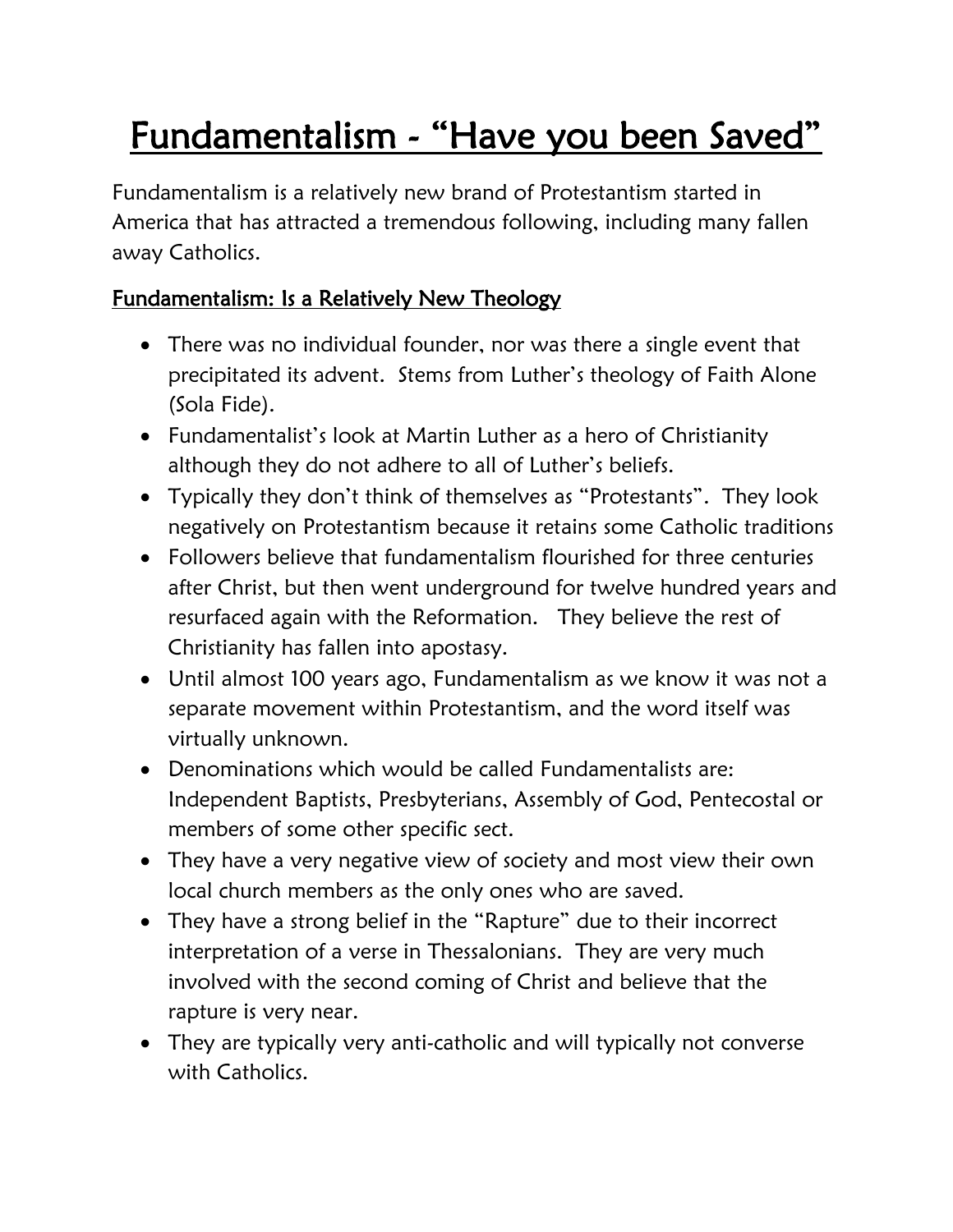- Most consider the Catholic Church to be the "Whore of Babylon" or the church of Satan.
- Some fundamentalist churches even require new catholic converts to burn their Rosaries, Missals, Baptismal Gowns, and First Communion articles.
- What has been particularly surprising is that Catholics seem to constitute a disproportionate share of new recruits.
- They are very offended at the Catholic beliefs concerning Mary.
- They think of their faith as only between Jesus and them. There is no heavenly family which includes Mary or the Saints.

#### The history of Fundamentalism may be viewed as having three main phases.

1st Phase: From the 1890s to the Scopes "Monkey Trial" of 1925. In this period, Fundamentalism emerged as a reaction to liberalizing trends in American Protestantism.

2<sup>nd</sup> Phase: Fundamentalism passed from public view, but never actually disappeared or even lost ground.

3<sup>rd</sup> and Final Stage: Fundamentalism came to the nation's attention again around 1970, and it has enjoyed considerable growth.

#### The issues for Fundamentals were:

1. The Social Gospel, a liberalizing and secularizing trend within Protestantism that tried to weaken the Christian message, making it a merely social and political agenda;

2. The embrace of Darwinism, which seemed to call into question the reliability of Scripture; and the higher criticism of the Bible that originated in Germany.

 To meet the challenge presented by these developments, early Fundamentalist leaders united around several basic principles, but it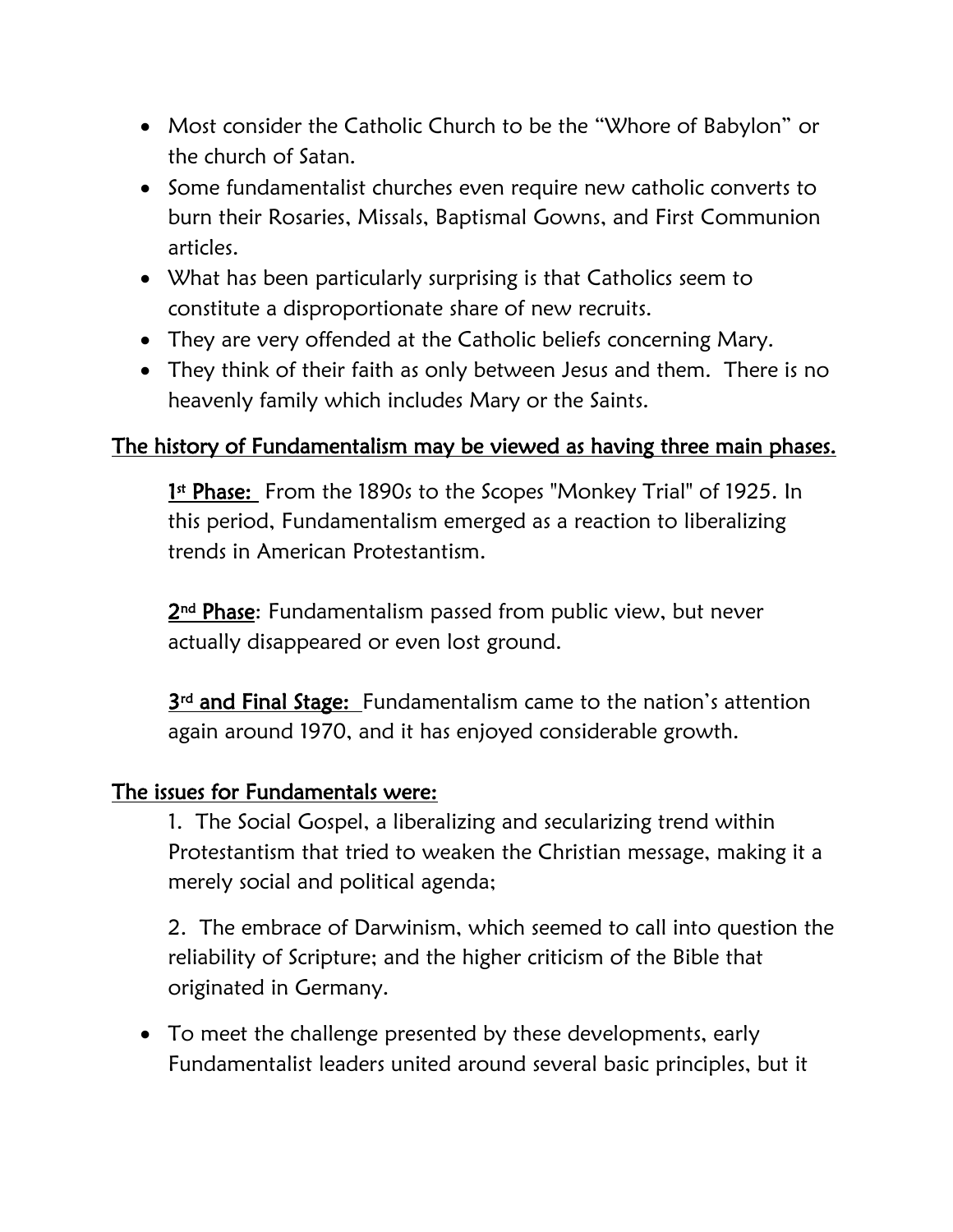was not until the publication of a series of book volumes called "The Fundamentals" that the movement received its name.

- There were 64 contributors, including Episcopalian bishops, Presbyterian ministers, Methodist evangelists, and even an Egyptologist.
- Three million copies of the series were distributed.

## The fundamental doctrines identified in the series can be reduced to five:

- 1. The inspiration and what the writers call infallibility of Scripture
	- Fundamentalists' attitude toward the Bible is the keystone of their faith.

## 2. The deity of Christ (including his virgin birth)

• Keep in mind, though, that when Fundamentalists speak of Christ's birth from a virgin, they mean that Mary was a virgin only until his birth. Their common understanding is that Mary later had other children, citing the scriptural passages that refer to Christ's "brethren."

## 3. The substitutionary atonement of his death

• He not only took on our sins, he received the penalty that would have been ours. He was actually punished by the Father in our stead.

## 4. His literal resurrection from the dead

 On the matter of the resurrection, Fundamentalists do not differ from orthodox Catholics. They believe that Christ rose physically from the dead, not just spiritually.

# 5. His literal return at the Second Coming

 The most disputed topic, among Fundamentalists themselves, concerns the fifth belief listed in The Fundamentals, the Second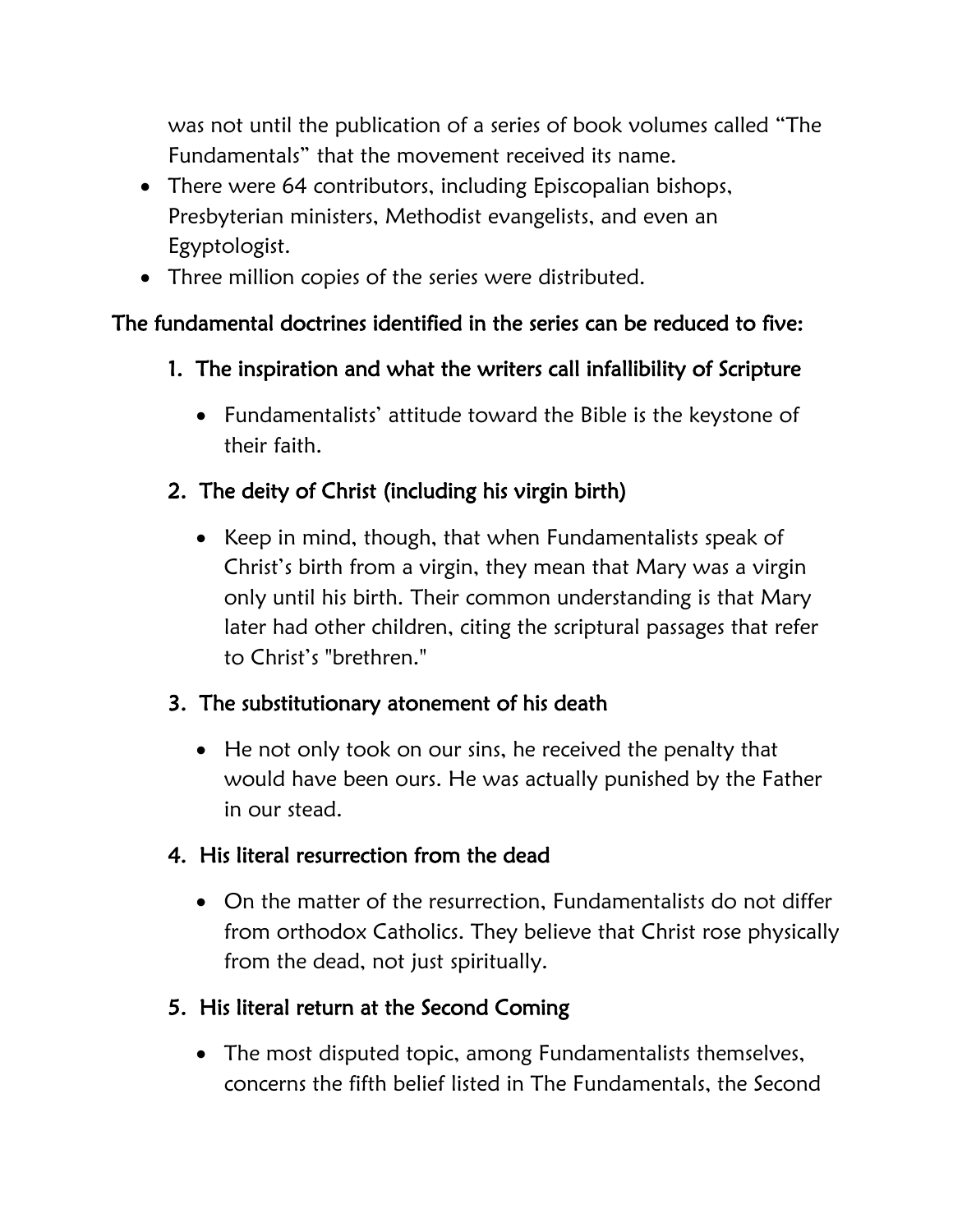Coming. There is unanimous agreement that Christ will physically return to Earth, but the exact date has been disputed. Some say it will be before the millennium, a thousand-year golden age with Christ physically reigning on earth. Others say it will be after the millennium. Others say that the millennium is Christ's heavenly reign and that there will be no golden age on earth before the last judgment. Some Fundamentalists also believe in the rapture, the bodily taking into heaven of true believers before the tribulation or time of trouble that precedes the millennium. Others find no scriptural basis for such a belief.

The five (or six) main doctrines discussed in the book volumes gave Fundamentalism its name, however today Fundamentalism has a different focus.  $\rightarrow$  Personal Salvation!

#### Distinguishing Fundamental Beliefs:

- 1. Reliance on the Bible to the complete exclusion of any authority exercised by the Church.
- 2. The second is their insistence on a faith in Christ as one's personal Lord and Savior.

This is unmodified Christian individualism, which believes that an individual is saved, without ever considering his relationship to a church, a congregation, or anyone else.

It is a one-to-one relationship with Jesus, with no community, no sacraments, just the individual Christian and his Lord.  $\rightarrow$  They call this a "Personal Relationship" with Jesus.

A fundamentalist knows when he has been saved, down to the hour and minute of his salvation, because his salvation came when he "accepted" Christ. It came like a flash. Not scriptural!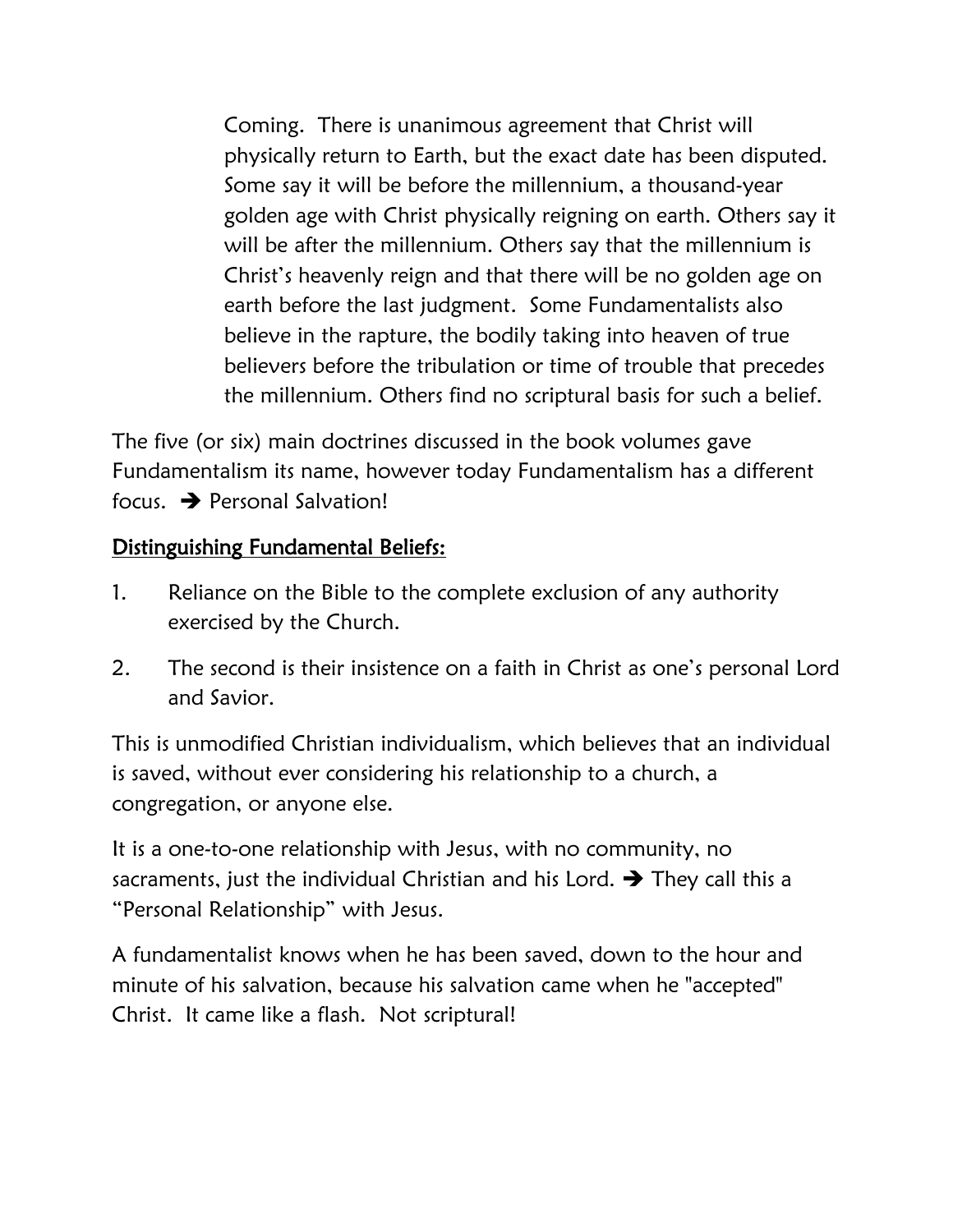In that instant, many Fundamentalists believe, their salvation is assured. There is now nothing that can undo it. Without that instant, that moment of acceptance, a person would be doomed to eternal hell.

Emphasis on evangelism. If sinners do not undergo the same kind of salvation experience fundamentalists have undergone, they will go to hell.

Fundamentalists perceive a duty to spread their faith—what can be more charitable than to give others a chance for escaping hell?—and they often have been successful. They often ask: "Do you accept Christ as your personal Lord and Savior?" or "Have you been saved?"

Their success is partly due to their discipline. For all their talk about the Catholic Church being "rule-laden," there are perhaps no Christians who operate in a more regimented manner.

Their non-biblical rules extend not just to religion, but to facets of everyday life. Most people are familiar with their strictures on drinking, gambling, dancing, and smoking.

Fundamentalists also are intensely involved in their local congregations.

Many people returning to the Catholic Church from Fundamentalism complain that as Fundamentalists they had no time or room for themselves; everything centered around the church.

All their friends were members; all their social activities were staged by it. Not to attend Wednesday evening services or one or two services on Sunday, not to participate in the Bible studies and youth groups, not to dress and act like everyone else in the congregation  $\rightarrow$  this meant being ostracized, a silent invitation to conform or to worship elsewhere.

Very few Fundamentalist churches have more than a hundred members.

In reality fundamentalists believe that people are "saved" only if they adhere to their particular beliefs and traditions which vary from church to church.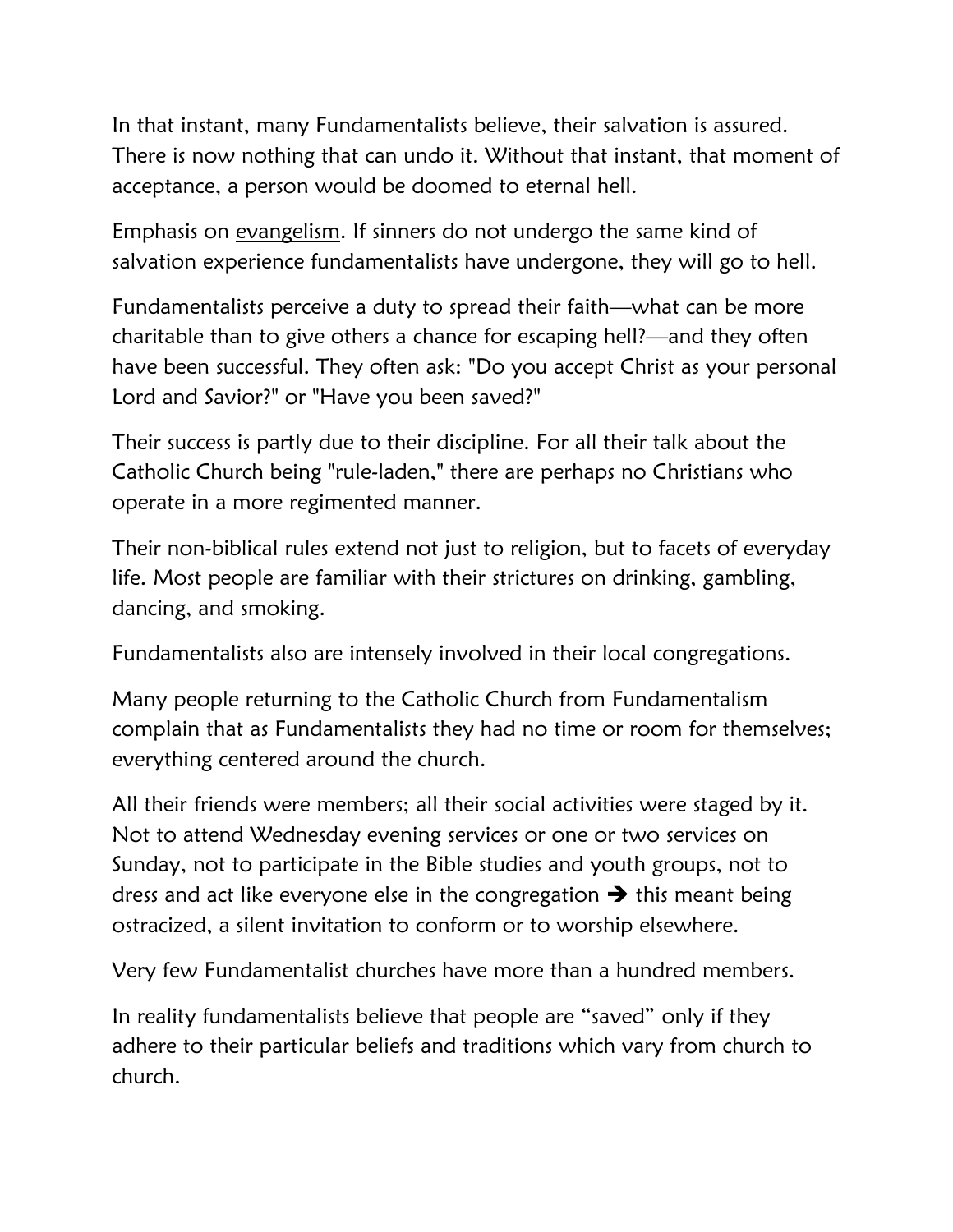In the end  $\rightarrow$  Fundamentalist's do not really practice what they preach! If someone has been "saved" all these other things shouldn't affect their salvation or status in their fundamentalist church.

#### What to do if you are asked "Have you been saved?"

Answer: Yes! I have been saved through Christ's death, through my baptism, and I am continually being saved through God's grace.

- As Catholics we believe that we are saved because of Christ's sacrifice on the cross. Because of this heaven was opened up!
- We also believe that we are saved by the God's Grace Alone.
- We believe we must continually participate in God's Grace through faith and good works.
- We believe salvation is an ongoing process and that our salvation can be lost through our own free will.
- We believe Jesus instituted a Church to dispense God's Grace through the Seven Sacraments.
- We believe that the stain of original sin is removed through Baptism and that without being baptized we cannot enter Heaven. Baptism is not symbolic it does something!
- We believe Salvation is not a onetime event.
- Recall our creeds!

## Scripture verses for the Catholic Position:

"Do you not know that if you yield yourself to anyone as obedient slaves, you are slaves of whom you obey, either of sin, which leads to death or of obedience, which leads to righteousness?" (Rom 6:15-16)

Even St. Paul isn't sure if his salvation: "that I may know him and the power of his resurrection, and may share his sufferings, becoming like him in his death, that if possible I may attain the resurrection from the dead. Not that I have already obtained this or am already perfect; but I press on to make it my own, because Christ Jesus has made me his own. (Phil 3: 10-11)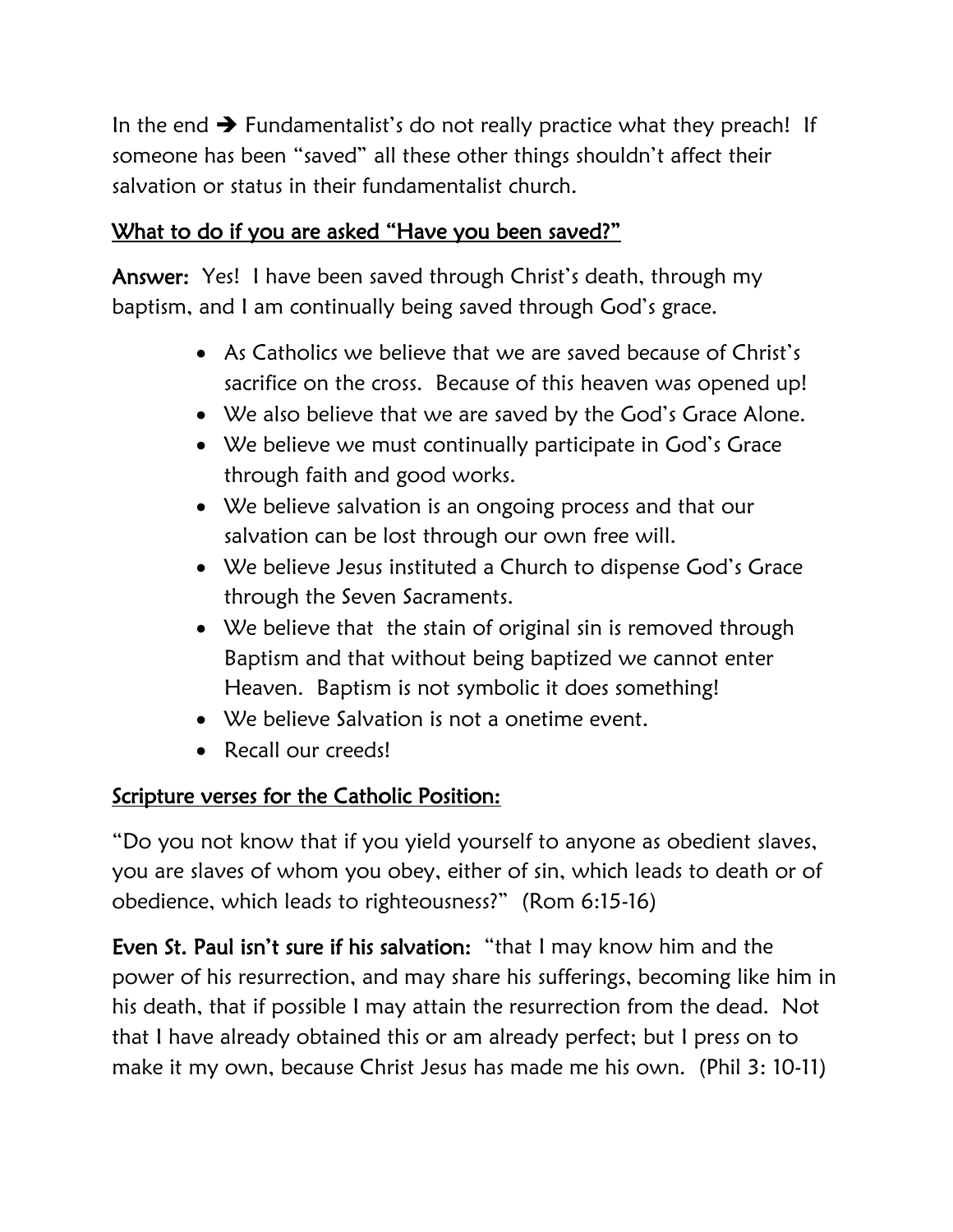"and you will be hated by all for my name's sake. But he who endures to the end will be saved." (Matt 10-22). Why endure if we have been saved already?

"The Father judges no one, but has given all judgment to the Son" (John 5:22) We cannot judge ourselves as being absolutely saved. Fundamentalists are judging themselves instead of God.

St. Paul says: Well, I do not run aimlessly, I do not box as one beating the air; but I pommel my body and subdue it, lest after preaching to others I myself should be disqualified. (1 Corinthians 9:26-27) – Paul would have known whether the early church believed in "once saved always saved" and yet he seems to be worried about his own salvation. This verse contradicts the theology of once saved always saved!

"If anyone sees his brother sinning, if the sin is not deadly, he should pray to God and he will give him life. This is only for those whose sin is not deadly. There is such a thing as deadly sin, about which I do not say that you should pray. All wrongdoing is sin, but there is sin that is not deadly." ( 1 Jn 5:16- 17) Shows that even though you have been saved you can still sin and that sin can lead to death. Doesn't sound like once saved always saved! This verse also backs up the Catholic belief of venial and mortal sins.

"He who says "I know him" but disobeys his commandments is a liar, and the truth is not in him;" (1 John 2:4) We must believe the correct truth in order to be saved. Truth is not subjective to our own fallible interpretation.

"Now the works of the flesh are obvious: immorality, impurity, licentiousness, idolatry, sorcery, hatreds, rivalry, jealousy, outbursts of fury, acts of selfishness, dissensions, factions, occasions of envy, drinking bouts, orgies, and the like. I warn you, as I warned you before, that those who do such things will not inherit the kingdom of God." (Gal 5:19-21)

"Beloved, do not imitate evil but imitate good. He who does good is of God; he who does evil has not seen God." (1John 1:11) Unless you're saved? Doesn't say this!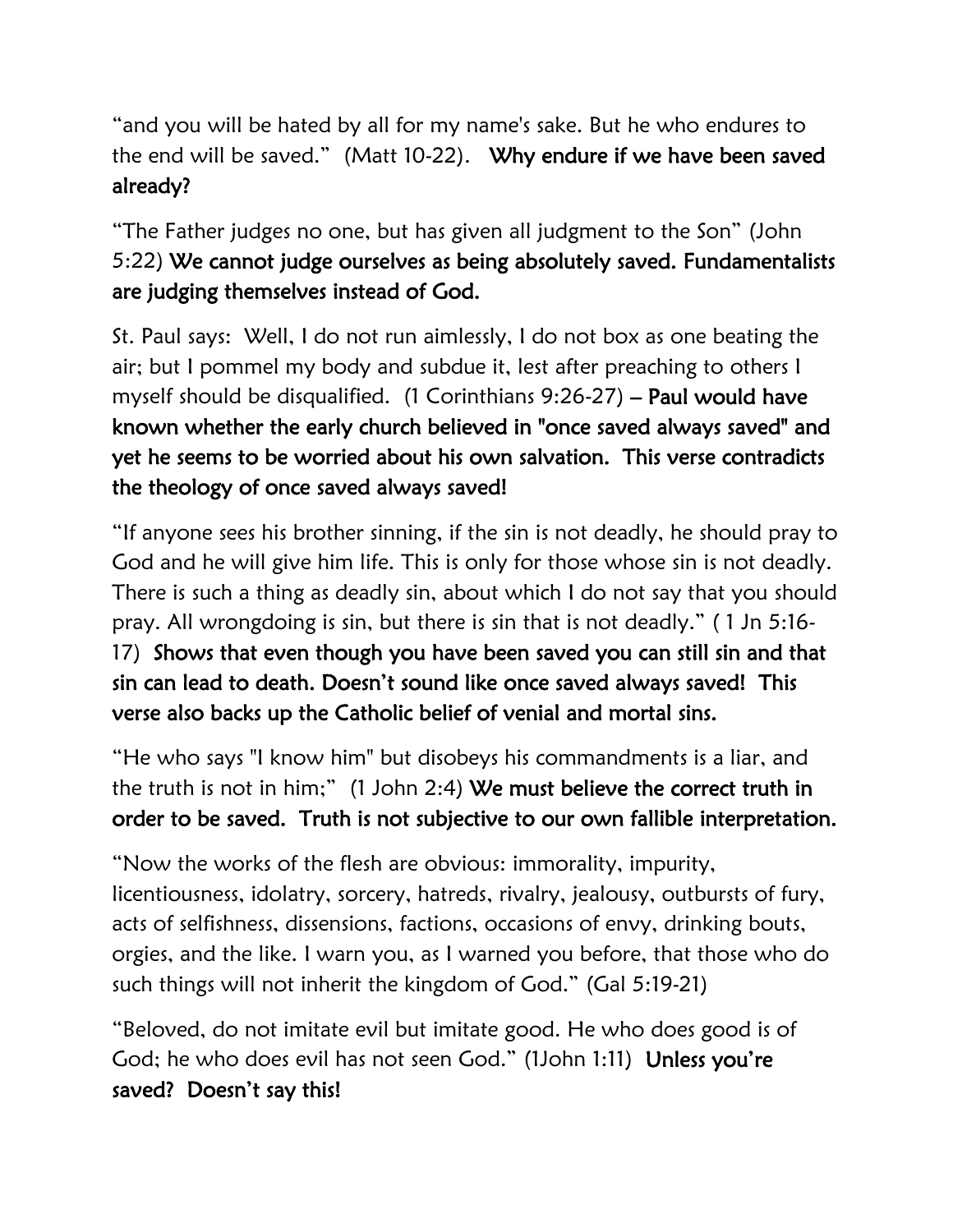"and you will be hated by all for my name's sake. But he who endures to the end will be saved." (Matt 10-22). Why endure if we have been saved already?

"There is no partiality with God." (Rom 2:11) Unless you're saved? Doesn't say this!

"Therefore, my beloved, as you have always obeyed, so now, not only as in my presence but much more in my absence, work out your own salvation with fear and trembling; for God is at work in you, both to will and to work for his good pleasure. (Phil 2:12-13) Why work out your own salvation if you've been saved?

"Note then the kindness and the severity of God: severity toward those who have fallen, but God's kindness to you, provided you continue in his kindness; otherwise you too will be cut off." (Rom 11:22)

"This charge I commit to you, Timothy, my son, in accordance with the prophetic utterances which pointed to you, that inspired by them you may wage the good warfare, holding faith and a good conscience. By rejecting conscience, certain persons have made shipwreck of their faith, (1 Tim 1:18- 19) Shows that it is possible to fail in your faith.

"You have heard that it was said, You shall not commit adultery. But I say to you that every one who looks at a woman lustfully has already committed adultery with her in his heart. If your right eye causes you to sin, pluck it out and throw it away; it is better that you lose one of your members than that your whole body be thrown into hell. And if your right hand causes you to sin, cut it off and throw it away; it is better that you lose one of your members than that your whole body go into hell." (Matt. 5:27-30) Sins can lead to death!

"Jesus said to his disciples: "I am the true vine, and my Father is the vine grower. He takes away every branch in me that does not bear fruit, and every one that does he prunes so that it bears more fruit. You are already pruned because of the word that I spoke to you. Remain in me, as I remain